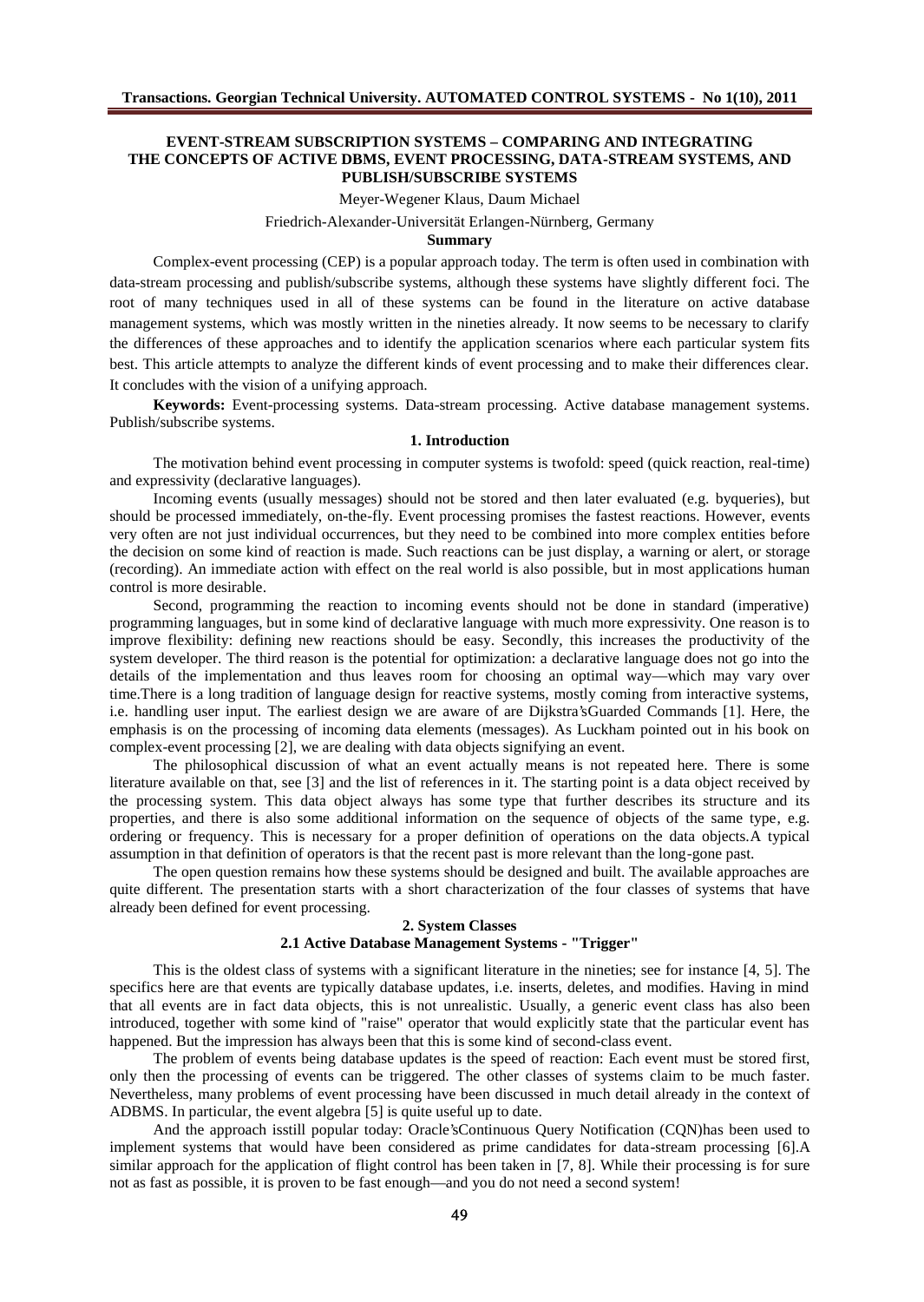#### **2.2 Publish/Subscribe Systems - "(Content) Dissemination"**

Publish/subscribe is rather a networking paradigm than an event-processing concept. It relates senders and receivers, but that relationship is not fixed, it is based on content instead. Publishers send messages out to the world which are characterized by some metadata (for the whole series of messages as well as for individual messages). Subscribers use these metadata to connect to publishers and to receive individual messages.

Combination of published messages is limited.A publication creates a data object. Subscriptions define queries that select those objects, but a combination of different messages into higher-level events is not in the focus of these systems. Hence, filtering is by far the most important operation.

For a more detailed discussion see for instance[9]. It is based on [10].

# **2.3 Data-stream Processing - "Sliding Windows"**

Data-stream processing is favored by the database community today. There is one important difference with the active DBMS approach: The events, or rather the data objects, are not stored for a longer period of time. The whole set of events that have occurred so far is not available. Instead, sliding windows consisting of relatively small sets of recent events are maintained and evaluated. The benefit of the system is maximized if the windows can reside in the main memory and are never written to secondary storage, i.e. to disks. For the evaluation of the windows, database query languages are reused. The hope is that the enormous experience with database query processing can be transferred to data-stream query processing.

Heterogeneity of the different proposals and prototypes turned out to be a significant problem, in particular since the users are well aware of SQL as a standard. Many SQL dialects have been defined with little differences in the syntax, but huge differences in the semantics. [11] has identified these differences clearly.Apart from the SQL dialects, the other paradigm for the definition of data-stream queries is the use of Boxes-and-arrows diagrams. It may be more intuitive for the users, but certainly adds a moment of procedural definition to the queries. Also, the semantics of the operators drawn as boxes may be just as unclear as they are in the SQL dialects. Windows can be defined per query or per operator. The evaluation can be triggered by the input of new tuples as well as the elapse of time [12, 13].Our own approach called Data Stream Application Manager (DSAM)[14]allows handling the heterogeneity, but it comes at the cost of a rather complex system with partitioning and mapping of global queries.

[15] showed how data-stream processing can be traced back to "append-only" databases, which had been introduced as early as 1992 [16].[17] provides an overview of the similarities that the Aurora data-stream processing system shows with traditional database technologies. That broad overview also surveys active DBMS.

### **2.4 Complex-event processing- "Temporal Correlation"**

Luckham created the notion of complex-event processing (CEP) [2]. It has become very popular in business computing today, see for instance [18]. However, the storage of all events is required. Luckham does not use query languages, but relies on two additional markers of the event data: time and causality. The evaluation is some kind of pattern matching that uses these markers. Complex events can be identified with the help of time, e.g. two events that occur before or after each other, or with the help of causality, i.e. one event occurs as a consequence of some other events having occurred before. Given the relations of the events at one level of abstraction, a complex event at a higher level is defined as an aggregate of the related events.

This is much more general than data-stream processing. The latter can be regarded as a special case of CEP with the data-stream elements representing events. Sensor-data fusion can also be seen as a special application of CEP [19].

The following table summarizes the differences of the four classes of systems:

|               | <b>Active DBMS</b>   | Pub-Sub        | <b>DSMS</b>          | <b>CEP</b>           |
|---------------|----------------------|----------------|----------------------|----------------------|
| Data objects: | updates of stored    | publications   | data items (tuples), | (basic, elementary)  |
|               | data                 | (messages)     | messages             | events               |
| Types:        | kinds of DB updates  | publishers     | many streams (with   | event types          |
|               | (inset, delete, )    |                | schema)              |                      |
| Time:         | global order         |                | time synchroni-      | central time, global |
|               |                      |                | zation               | order                |
| Evaluation,   | expressions, algebra | subscriptions  | joins (queries)      | complex events,      |
| Analysis:     |                      | (filters)      |                      | expressions          |
| Data base:    | event history        |                | streams up to now,   | event history (or    |
|               |                      |                | windows              | trace)               |
| Latency:      | less important       | less important | very important       | important            |
| Storage:      | yes                  | not needed     | no                   | yes                  |

### **Table 1: Four Classes of Event-Processing Systems**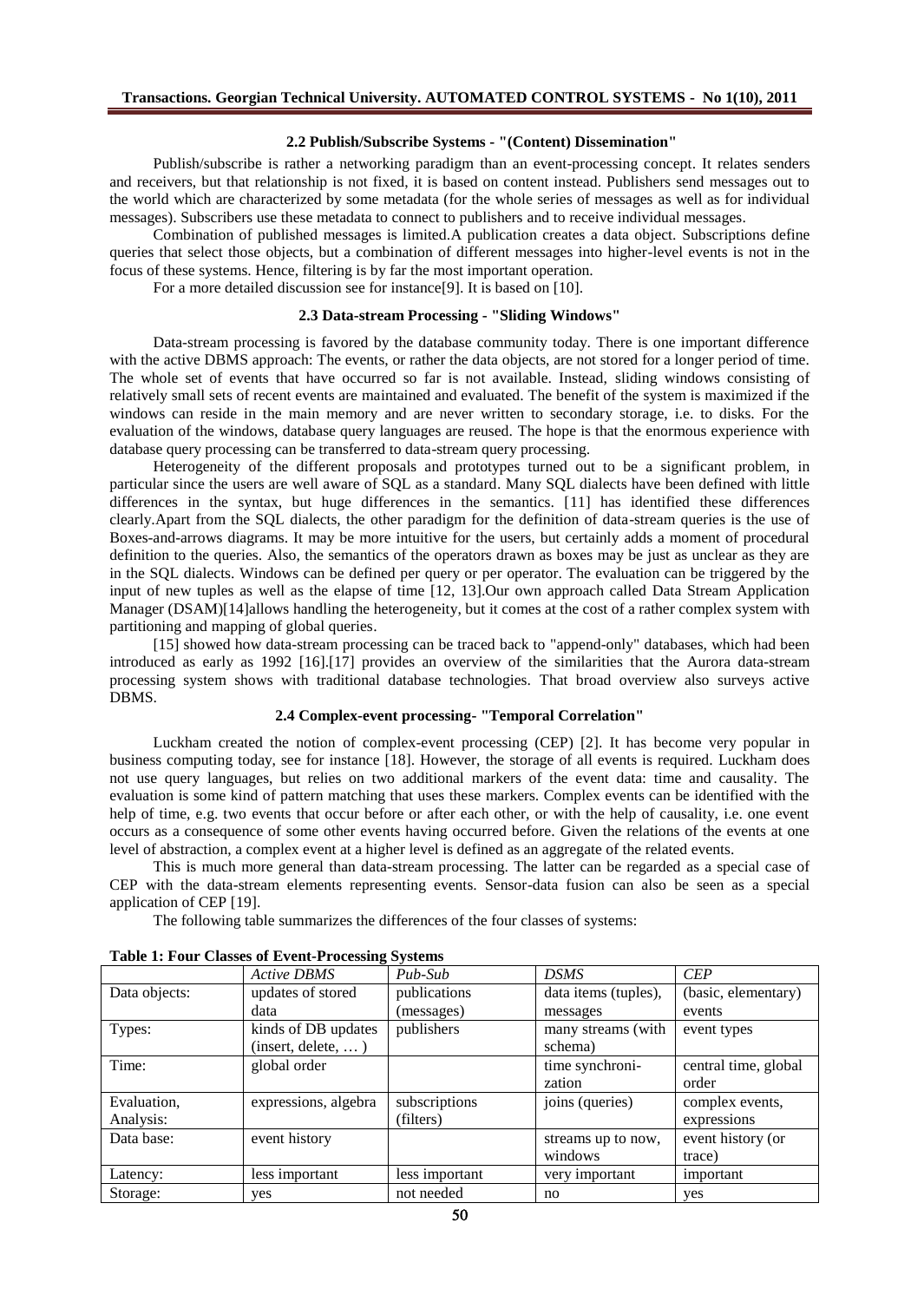#### **3. Combined Approaches**

Cayuga [20, 21] tries to combine the techniques of publish/subscribe and event processing. It does, however, not try to be a data-stream processing systems and accepts that its query-processing power is limited. The operators like "next" and "fold" are very intuitive and easy to implement with a clear semantics, but they are not very powerful and thus cannot really justify the employment of a generic system.

The desired expressivity of the query language remains to be determined: What kinds of evaluations are really required? The two available benchmarks, namely Linear Road [22] and NEXMark [23], provide the best general definition of requirements. Yet, there is no theoretical definition so far that would be generally accepted.

#### **4. Integration Steps**

In the examination of existing event-stream models, we regard the following criteria as relevant for a classification:

• Timestamps and validity.

Most stream-processing systems (SPSs) use timestamps to denote when an event has happened. Timestamps may be generated by the data sources (external timestamps) or by the SPS upon arrival of an event item (internal timestamps). A second timestamp may be added to denote how long an event is valid. Timestamps can be part of either the user data or the metadata. In the first case, queries may access (and possibly even alter) timestamps. In the second case, timestamps can only be used by the SPS internally.

Uniqueness of items.

Stream models differ in their guarantees for the uniqueness of items. It is usually not possible to guarantee uniqueness of user data (e.g. a sensor node may return the same temperature value several times). If uniqueness of items is required, this has to be done via timestamps. In the absence of timestamps or if timestamps do not guarantee uniqueness (e.g. because of insufficient granularity), a simple sequence of numbers may be used. Uniqueness is usually more of a concern for the mathematically precise definition of semantics than it is for actual query processing.

In addition to stream models, existing SPSs also differ in their delivery semantics.The following criteria may be used to distinguish systems:

• Lost or duplicated items.

Systems may react differently to lost or duplicated items. Unless there is a notion of a "next" item (e.g. by means of sequence numbers), it is not possible to detect whether tuples have been lost.

• Ordering.

Another interesting difference between SPSs is the issue of ordering. For a data source with either timestamps or sequence numbers, it is possible to wait for out-of-order items and to reorder them. This can be realized by different SPS-specific techniques like sorting with slack parameters, heartbeats, punctuations, or kconstraints. If more than one data source is connected to an SPS, reordering depends on synchronized clocks.

Schmidt [24] distinguishes three kinds of data-stream characteristics as depicted in Fig. 1. Figure 1: Three Kinds of Data-stream Characteristics [Schmidt2007]



a) continuous:

Continuous values can be turned into a data stream by sampling. A typical example would be temperature measurement or motion tracking. According to the needs of the application, the sampling rate can be adjusted, e.g. to save energy. Interpolation can be useful to estimate values during the time interval of two subsequent measurements.

b) discontinuous:

Discontinuous values often relate to state changes, but not always. An example would be prices for goods. Here, every change should be entered into the system; otherwise false conclusions might be drawn. "Interpolation" is easy because the value remains the same until the next event.

c) (instant) event:

This use of "event" refers to singular appearances of conceptually independent elements. A typical example would be a sales transaction. Nothing important takes place in between two subsequent events.

The kind of event stream given significantly affects the meaning of operations applied to it. Just consider the meaning of something like average. In the case of continuous values, the evaluation can modify the number of events by adjusting the sampling rate. This is not possible for the other two kinds of streams. Operations can also turn one kind of stream into another, e.g. a threshold operator on a continuous-value stream can be used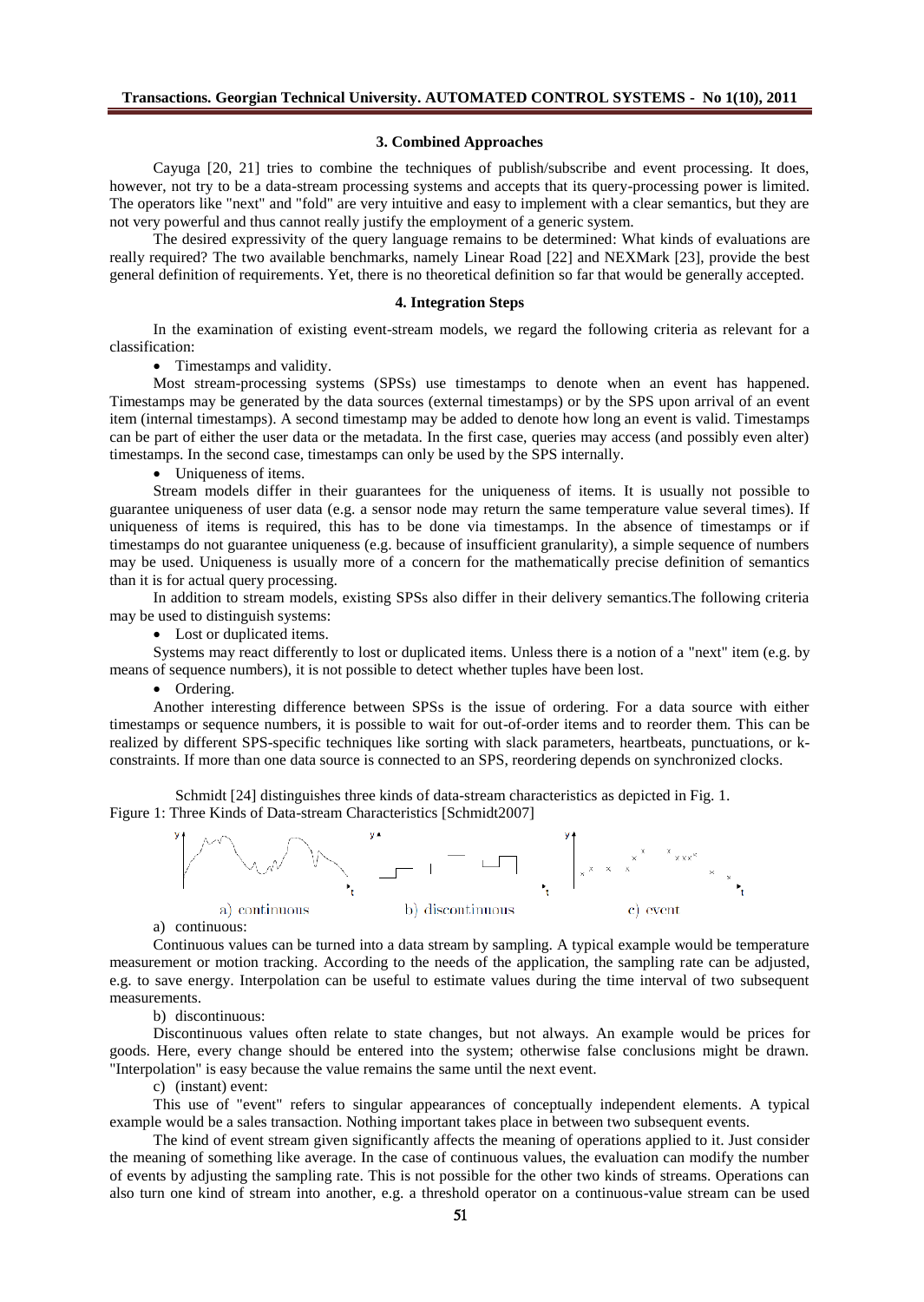# **Transactions. Georgian Technical University. AUTOMATED CONTROL SYSTEMS - No 1(10), 2011**

generate a discontinuous-value stream. Sampling on discontinuous-value stream would be an option, but leads to different semantics and most likely creates imprecision, because some of the change events may be missed.

For event-based systems, immediate event processing is appropriate in most cases.Results can be either triggered or they appear periodically.Anintegrated approach must give precise answers the following questions:

- What triggers a result ?
- Which data-stream element or events are relevant for a result ?

In contrast to active databases and publish/subscribe systems, CEP systems and data-stream processing correlate sets of events or data-stream items, respectively.Since it is more than the single event that counts, the precise definition of sets of elements and the appropriate point in time for creating a result are crucial. Datastream systems use the concept of (virtual) data-stream elements as fixed points that define a sliding window as a continuous segment of the data stream. CEP systems use user-defined descriptions instead that define the set of events and how these events matter for the result.

### **5. Conclusion**

A unifying approach for event-stream processing must regard all aspects of the different models, i.e. the meaning of a data-stream item or event, respectively.In DSAM, we currently use a minimalistic model [14], so our approach is limited to the intersection of the capabilities of our model and the capabilities of the models of the systems that DSAM integrates.In our future work, we will extend our minimalistic model to a model that is as holistic as reasonable.

Query languages should regard all aspects of users' needs.Of course, the expressivity of a query language is limited by the underlying model.Some domains can use temporal windows, while other applications need ordered sequences. The search for simple, yet powerful event-stream model with a declarative, concise query language has only begun.

### **References:**

1. DijkstraE.W. Guarded commands,nondeterminacy and formal derivation of programs. Communications of the ACM, 1975, Vol. 18, No. 8, pp. 453-458.

2. Luckham D. The Power of Events: An Introduction to Complex Event Processing in Distributed Enterprise Systems. Amsterdam: Addison-Wesley Longman, 2002.

3. Lenz R., Schuster H., Wedekind H. Design of (re-)active systems using triggers with complex events. In: Arbeitsberichte,Institut für Mathematische Maschinen und Datenverarbeitung (IMMD), Friedrich-Alexander-Universität Erlangen-Nürnberg, Erlangen, September 1993, Vol. 26, pp. 95-102.

4. Dayal U., Buchmann A.P., Chakravarthy S. The HiPAC project. In: Active Database Systems. Under editionWidom J., Ceri S. Chapter 7.San Francisco: Morgan Kaufmann, 1996, pp. 177-206.

5. Gehani H.H., Jagadish H.V., Shmueli O. Event specification in an active object-oriented database. In: Proc. 2002 ACM SIGMOD Int. Conf. on Management of Data (Madison, Wisconsin, USA, June 3-6). Under editionFranklin M.J., Moon B., Ailamaki, A. ACM, 2002, pp. 81-90.

6. ChandyK.M., Gawlick, D. Event processing using database technology (tutorial). In: Proc. 2007 ACM SIGMOD Int. Conf. on Management of Data (Beijing, China, June 12-14). Under editionChan C.Y., Ooi B.C., Zhou A. ACM, 2007, pp. 1169-1170.

7. Behrend A., Dorau C., Manthey R., Schüller G. Incremental viewbased analysis of stock market data streams. In: Proc. 12th Int. Database Engineering and Applications Symp. (IDEAS, Coimbra, Portugal, Sept. 10-12). Under editionDesai, B.C. ACM, 2008, Vol. 299 of ACM Int. Conf. Proc. Series, pp. 269-275.

8. Behrend A., Dorau C., Manthey R. SQL triggers reacting on time events: An extension proposal. In: Proc. 13th East European Conf. on Advances in Databases and Information Systems (ADBIS, Riga, Latvia, Sept. 7-10). Under editionGrundspenkis J., Morzy T., Vossen G. Springer, 2009, No. 5739 in Lecture Notes in Computer Science, pp. 179-193.

9. Zhou Y., Aberer K., Salehi A., Tan K.-L.Rethinking the Design of Distributed Stream Processing Systems.In: Proc. 24th Int. Conf. Data Engineering Workshops (Cancun, Mexico, NetDB 2008), IEEE Computer Society, 2008, pp. 182-187.

10. CarzanigaA., Wolf A.L. Content-based Networking: A New Communication Infrastructure. In: Proc. NSF Workshop on an Infrastructure for Mobile and Wireless Systems. In conjunction with: Int. Conf. on Computer Communications and Networks (ICCCN. Scottsdale, AZ, Oct.). 2001.

11. Jain N., Mishra S., Srinivasan A., Gehrke J., Widom J., Balakrishnan H., Cetintemel U., Cherniack M., Tibbetts R., Zdonik S. Towards a streaming SQL standard. In: Proc. 34th Int. Conf. on Very Large Data Bases (VLDB, Auckland, New Zealand, August 23-28). VLDB Endowment, 2008, Vol. 1 of Proc. of the VLDB Endowment, pp. 1379-1390.

12. Ghanem T.M., Hammad M.A., Mokbel M.F., Aref W.G., Elmagarmid A.K. Incremental evaluation of sliding-window queries over data streams. IEEE Trans. on Knowl.and Data Eng. 2007, Vol. 19, pp. 57-72.

13. Kopetz H. Event-triggered versus time-triggered real-time systems. In: Proc. Int. Workshop on Operating Systems of the 90s and Beyond (London, UK). Springer-Verlag, 1991, pp. 87-101.

14. Daum M., Lauterwald F., Fischer M., Kiefer M., Meyer-Wegener K. Integration of heterogeneous sensor nodes by data stream management. In: Wireless Sensor Network Technologies for the Information Explosion Era.